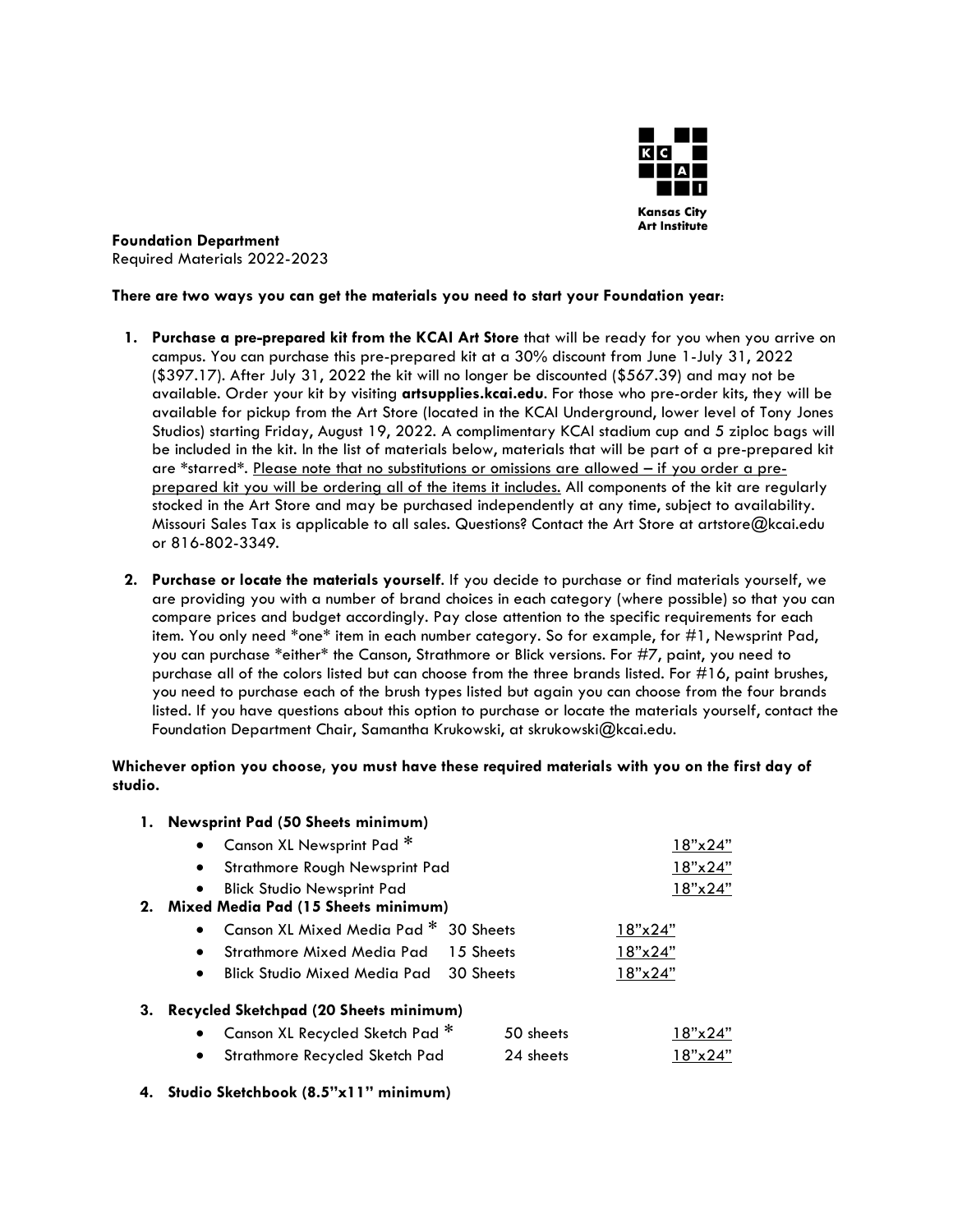- Strathmore Sketch Paper pads 400 Series Recycled **\*** 9"x12"
- Hardbound Sketchbook by Artist's Loft 6.5"x11"
- Blick Studio Hardbound Sketchbook 8.5"x11"

# **5. Graphite Pencil Set**

- Lyra Rembrandt Graphite Pencil Set **\***
- Prismacolor Graphite Drawing Set
- Sketching & Drawing Set by Artist's Loft

## **6. Charcoal Pencil Set**

- General's Charcoal Drawing Pencil Set **\***
- Cretacolor Black & White Charcoal Drawing set
- Royal & Langnickel Essentials Charcoal Sketching Art Set

# **7. Heavy Body Acrylics**

# **(Colors: ivory black, titanium white, cadmium yellow, cadmium red, ultramarine blue)**

- Liquitex **\***
- Golden Acrylics
- Master's Touch

# **8. Colored Pencils (Set of 12 minimum)**

- Prismacolor Premier Colored Pencil Set of 12 **\***
- Crayola Colored Pencil Set of 12
- Blick Essentials Colored Pencil Set of 12

## **9. Self-Healing Cutting Mat**

|           | Angelus Self-Healing Cutting Mat $^\ast$ | 18"x24" |
|-----------|------------------------------------------|---------|
| $\bullet$ | Fiskars Self-Healing Cutting Mat         | 18"x24" |

• Breman Precision Self-Healing Cutting Mat 18"x24"

## **10. Aluminum Ruler (18" minimum)**

- Westcott Stainless Steel Ruler **\***
- Blick Aluminum Ruler
- Aluminum Straight Edge Ruler by Artist's Loft

## **11. X-Acto Gripster #1 Knife \***

# **12. X-acto No. 11 box of 100 blades \***

## **13. Glue Gun + 20 pack of glue sticks**

- Surebonder High Temp Glue Gun **\***
- Adtech High Temp Glue Gun
- Gorilla Dual Temp Glue Gun

## **14. Matte Fixative (11oz minimum)**

- Krylon Workable Matte Fixative **\***
- Grumbacher Workable Fixative
- Blick Matte Fixative